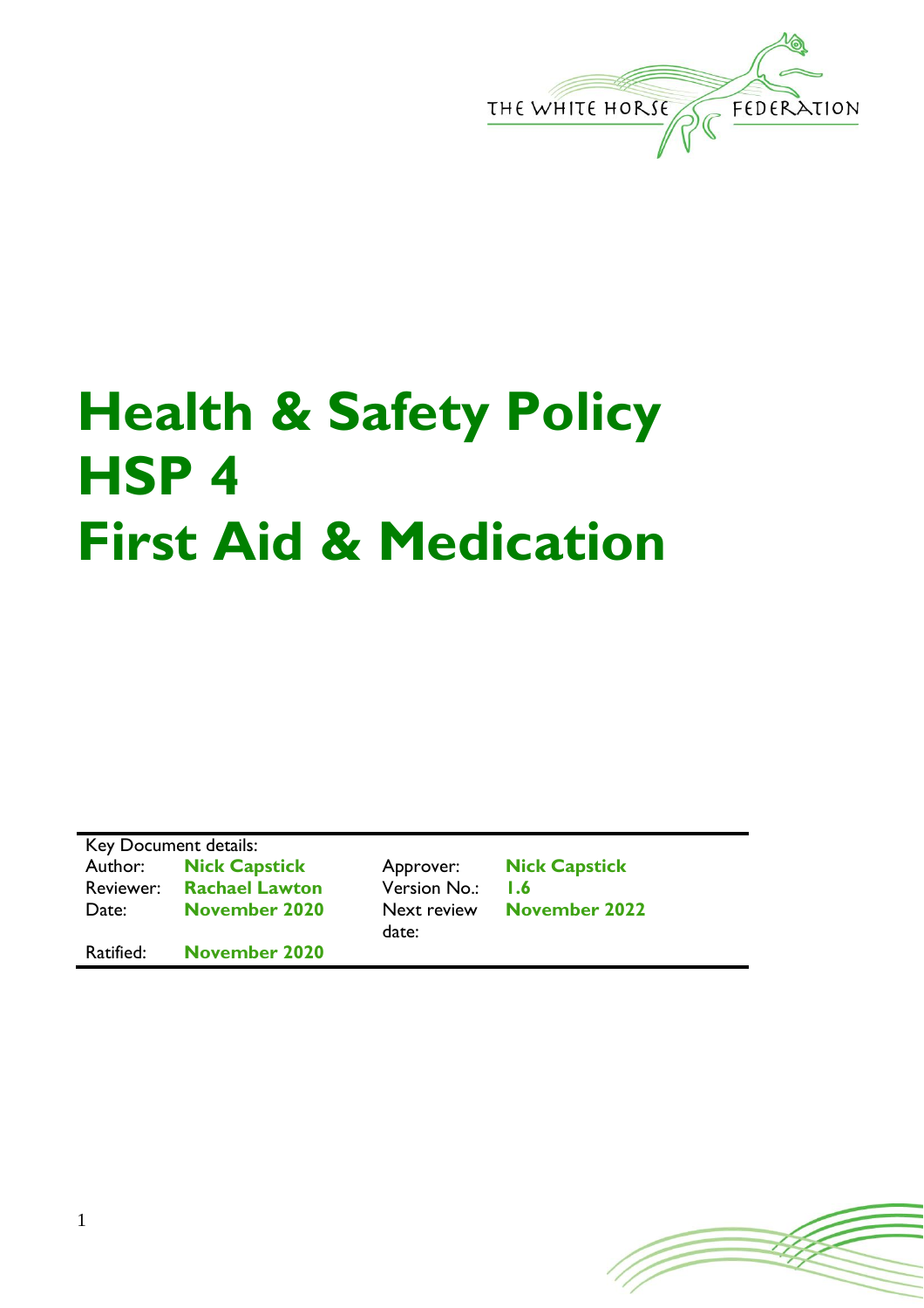

| <b>Title:</b>       | HSP 04 - First Aid                                                                                                                                                                                                                                                                                                                                      |
|---------------------|---------------------------------------------------------------------------------------------------------------------------------------------------------------------------------------------------------------------------------------------------------------------------------------------------------------------------------------------------------|
| Author(s):          | David Maine                                                                                                                                                                                                                                                                                                                                             |
| Date:               | November 2020                                                                                                                                                                                                                                                                                                                                           |
| <b>Review date:</b> | November 2022                                                                                                                                                                                                                                                                                                                                           |
| <b>Application:</b> | This policy applies equally to all The White Horse Federation (TWHF) employees<br>including agency or casual staff, and to all premises where TWHF is either the 'employer'                                                                                                                                                                             |
|                     | or is in control of the premises.                                                                                                                                                                                                                                                                                                                       |
|                     | The Health and Safety (First-Aid) Regulations 1981 place a duty on TWHF to make an<br>assessment of first-aid needs appropriate to the circumstances of each workplace. In<br>practice this means that a sufficient number of suitably competent personnel, appropriate<br>equipment and facilities are provided so that first-aid can be administered. |

| <b>Definitions</b>    | For the purpose of this policy, the following definitions apply;                                                                         |                                                                                               |  |  |  |
|-----------------------|------------------------------------------------------------------------------------------------------------------------------------------|-----------------------------------------------------------------------------------------------|--|--|--|
|                       | <b>First Aid</b><br>Initial help given to a sick or injured person until full medical treatment                                          |                                                                                               |  |  |  |
|                       |                                                                                                                                          | is available, or the person is well enough to continue with normal                            |  |  |  |
|                       |                                                                                                                                          | activities.                                                                                   |  |  |  |
|                       | <b>First Aider</b>                                                                                                                       | A trained person who holds a valid full certificate of Competence in                          |  |  |  |
|                       |                                                                                                                                          | "First Aid At Work" or the Emergency First Aid at Work training.                              |  |  |  |
| Accident              |                                                                                                                                          | A written report of any accident, incident or near miss that occurs on                        |  |  |  |
|                       | Report                                                                                                                                   | TWHF premises or as a result of TWHF activities.                                              |  |  |  |
|                       | <b>First Aid Kit</b>                                                                                                                     | A supply of first aid equipment provided for the initial treatment of a                       |  |  |  |
|                       |                                                                                                                                          | casualty following an accident or incident.                                                   |  |  |  |
| Appointed             |                                                                                                                                          | A person appointed by the employer to take charge of the first aid                            |  |  |  |
|                       | Persons                                                                                                                                  | arrangements, including looking after the equipment and                                       |  |  |  |
|                       |                                                                                                                                          | facilities and calling for emergency services in the absence of a first-aider                 |  |  |  |
|                       | or when the appointment of a first-aider is not necessary.                                                                               |                                                                                               |  |  |  |
|                       | Workplace                                                                                                                                | For the purpose of this policy the workplace shall be any site, building                      |  |  |  |
|                       |                                                                                                                                          | or vehicle occupied by employees of TWHF who are undertaking work                             |  |  |  |
|                       |                                                                                                                                          | on behalf of TWHF.                                                                            |  |  |  |
|                       |                                                                                                                                          |                                                                                               |  |  |  |
| <b>Policy Aims</b>    | To ensure that there are sufficient numbers of trained first aiders on duty and available for<br>the numbers and risks on TWHF premises. |                                                                                               |  |  |  |
|                       |                                                                                                                                          |                                                                                               |  |  |  |
|                       |                                                                                                                                          |                                                                                               |  |  |  |
|                       | To ensure that there are suitable and sufficient facilities and equipment available to                                                   |                                                                                               |  |  |  |
|                       | administer first aid.                                                                                                                    |                                                                                               |  |  |  |
|                       |                                                                                                                                          |                                                                                               |  |  |  |
| <b>Policy</b>         | It is the policy of TWHF to ensure that the provision of first aid at work is adequate and                                               |                                                                                               |  |  |  |
|                       | appropriate in the circumstances to aid employees and service users who are injured or                                                   |                                                                                               |  |  |  |
|                       | who become ill.                                                                                                                          |                                                                                               |  |  |  |
|                       |                                                                                                                                          |                                                                                               |  |  |  |
| <b>Risk</b>           |                                                                                                                                          | Lack of effective and timely first-aid to avert further suffering in the event of injury to a |  |  |  |
|                       | person at work.                                                                                                                          |                                                                                               |  |  |  |
|                       |                                                                                                                                          |                                                                                               |  |  |  |
| <b>Responsibility</b> | This responsibility must be discharged primarily at the line management/operational level.                                               |                                                                                               |  |  |  |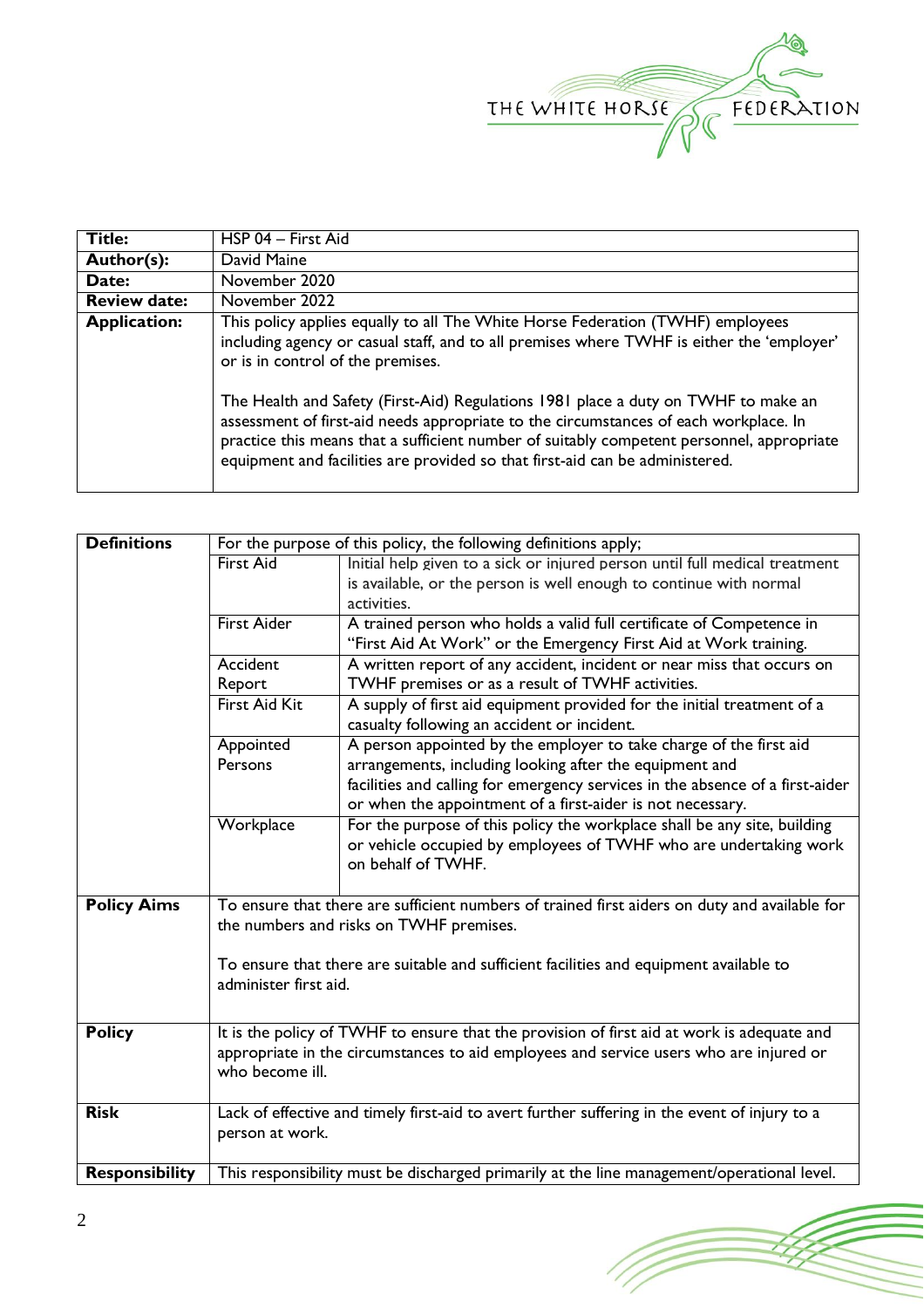

(Toponial)

|                | <b>Roles &amp; Responsibilities</b>                                                                                                                                                                                                                                                                                                                                                                                                                                                                                                                                                                                                                                                                                                                                                                                                                                                                                                                                                                                                                                                                                                                                                                                                                                                                                                                                                                                                                                                                                                                                                                                                                                                                                                                                                                                                                                                                                                                                                                                                                                                                                                                                                                                                                                                                                                    |  |  |  |  |
|----------------|----------------------------------------------------------------------------------------------------------------------------------------------------------------------------------------------------------------------------------------------------------------------------------------------------------------------------------------------------------------------------------------------------------------------------------------------------------------------------------------------------------------------------------------------------------------------------------------------------------------------------------------------------------------------------------------------------------------------------------------------------------------------------------------------------------------------------------------------------------------------------------------------------------------------------------------------------------------------------------------------------------------------------------------------------------------------------------------------------------------------------------------------------------------------------------------------------------------------------------------------------------------------------------------------------------------------------------------------------------------------------------------------------------------------------------------------------------------------------------------------------------------------------------------------------------------------------------------------------------------------------------------------------------------------------------------------------------------------------------------------------------------------------------------------------------------------------------------------------------------------------------------------------------------------------------------------------------------------------------------------------------------------------------------------------------------------------------------------------------------------------------------------------------------------------------------------------------------------------------------------------------------------------------------------------------------------------------------|--|--|--|--|
| $\mathsf{I}$ . | Roles and responsibilities are defined in HSP2 Organisation.                                                                                                                                                                                                                                                                                                                                                                                                                                                                                                                                                                                                                                                                                                                                                                                                                                                                                                                                                                                                                                                                                                                                                                                                                                                                                                                                                                                                                                                                                                                                                                                                                                                                                                                                                                                                                                                                                                                                                                                                                                                                                                                                                                                                                                                                           |  |  |  |  |
|                | Any specific actions are detailed in the arrangements section below.                                                                                                                                                                                                                                                                                                                                                                                                                                                                                                                                                                                                                                                                                                                                                                                                                                                                                                                                                                                                                                                                                                                                                                                                                                                                                                                                                                                                                                                                                                                                                                                                                                                                                                                                                                                                                                                                                                                                                                                                                                                                                                                                                                                                                                                                   |  |  |  |  |
|                | <b>Arrangements</b>                                                                                                                                                                                                                                                                                                                                                                                                                                                                                                                                                                                                                                                                                                                                                                                                                                                                                                                                                                                                                                                                                                                                                                                                                                                                                                                                                                                                                                                                                                                                                                                                                                                                                                                                                                                                                                                                                                                                                                                                                                                                                                                                                                                                                                                                                                                    |  |  |  |  |
| $\mathsf{I}$ . | <b>Provision of First Aid</b>                                                                                                                                                                                                                                                                                                                                                                                                                                                                                                                                                                                                                                                                                                                                                                                                                                                                                                                                                                                                                                                                                                                                                                                                                                                                                                                                                                                                                                                                                                                                                                                                                                                                                                                                                                                                                                                                                                                                                                                                                                                                                                                                                                                                                                                                                                          |  |  |  |  |
|                | First-aid provision must be available at all times while people are on school premises and also<br>off the premises whilst on school visits.<br>There are certain circumstances, such as special events, there may be a need to put in place<br>$\bullet$<br>special arrangements to meet the requirements of the First Aid Regulations. These<br>arrangements should be made in conjunction with the Site Manager, Principal or Regional<br>Estates Manager. Organisers of such events are required to ensure that adequate first aid<br>arrangements are made.<br>The number of first aiders that schools/departments require will be determined by a first aid<br>$\bullet$<br>risk assessment, taking into account the activity risks, (science, DT, PE etc.), location of the<br>premises, number of buildings or split levels, any specific needs (medical conditions) and the<br>guidance provided by the DFE. The risk assessment should be reviewed regularly as a result of<br>a change in the type of activity, numbers of staff, an increase in the numbers of accidents<br>reported, higher risk activities or persons with specific needs.<br>First Aiders are to provide initial treatment and to prevent further injury. Professional medical<br>advice should then be sought if further treatment is required.<br>First Aiders are not to provide professional medical treatment, provide diagnoses, dispense<br>٠<br>medicines or give medical oxygen, unless directed by ambulance or medical professionals.<br>TWHF recommends I First Aider per 100 staff, students and visitors combined. Enough first<br>$\bullet$<br>aiders must be available to cover for sickness, absence, off site visits (where required subject to<br>risk assessment) and any specific medical needs.<br>First aid cover must be provided for all staff, students and visitors whilst on site.<br>٠<br>Each school/site will clearly define what the local arrangement are including the names and<br>$\bullet$<br>locations of first aid staff, paediatric first aid staff, first aid room and first aid equipment. See<br>Local Arrangements for First Aid HSF 4.5.<br>Any delivery of first aid treatment will be recorded according to HSP 5 Accident Reporting<br>Policy, following HSG 5.2 Accident/Incident Reporting Flow Chart |  |  |  |  |
| 2.             | <b>First Aid Training</b>                                                                                                                                                                                                                                                                                                                                                                                                                                                                                                                                                                                                                                                                                                                                                                                                                                                                                                                                                                                                                                                                                                                                                                                                                                                                                                                                                                                                                                                                                                                                                                                                                                                                                                                                                                                                                                                                                                                                                                                                                                                                                                                                                                                                                                                                                                              |  |  |  |  |
|                | First Aiders must undertake and pass either a First Aid at Work (FAW) or Emergency First Aid<br>at Work (EFAW) course and thereafter hold a valid certificate.<br>Contact the Central HR Team for training provider details.<br>Candidates must check with their Line Manager before booking onto a first aid training course<br>and confirm there is a need and budget available.<br>A re-certification course must be undertaken every 3 years and commence prior to expiry of<br>current certificate.<br>If you decide not to renew your certificate, please email Central HR and your name will be<br>removed from the first aider's database.                                                                                                                                                                                                                                                                                                                                                                                                                                                                                                                                                                                                                                                                                                                                                                                                                                                                                                                                                                                                                                                                                                                                                                                                                                                                                                                                                                                                                                                                                                                                                                                                                                                                                     |  |  |  |  |
|                |                                                                                                                                                                                                                                                                                                                                                                                                                                                                                                                                                                                                                                                                                                                                                                                                                                                                                                                                                                                                                                                                                                                                                                                                                                                                                                                                                                                                                                                                                                                                                                                                                                                                                                                                                                                                                                                                                                                                                                                                                                                                                                                                                                                                                                                                                                                                        |  |  |  |  |
|                | First Aiders must act in accordance with the training received.                                                                                                                                                                                                                                                                                                                                                                                                                                                                                                                                                                                                                                                                                                                                                                                                                                                                                                                                                                                                                                                                                                                                                                                                                                                                                                                                                                                                                                                                                                                                                                                                                                                                                                                                                                                                                                                                                                                                                                                                                                                                                                                                                                                                                                                                        |  |  |  |  |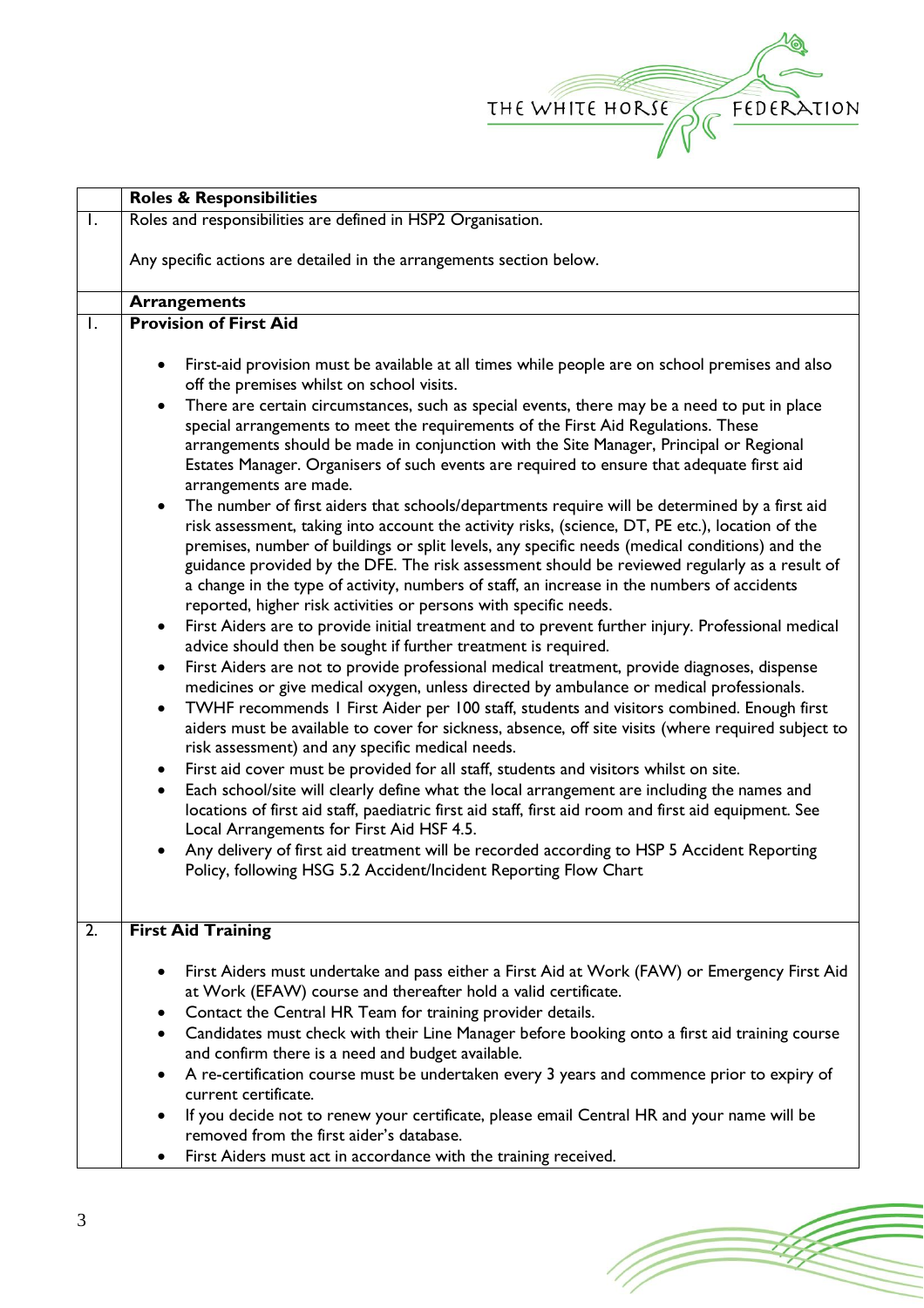

(Topon

| $\overline{3}$ . | <b>First Aid Assistance</b>                                                                                |  |  |  |  |
|------------------|------------------------------------------------------------------------------------------------------------|--|--|--|--|
|                  | Principals and Managers are responsible for ensuring that the details of first aiders are                  |  |  |  |  |
|                  | communicated to all staff under their responsibility.                                                      |  |  |  |  |
|                  | Local Arrangements for First Aid (HSF 4.5) are to be posted on notice boards and within<br>$\bullet$       |  |  |  |  |
|                  | communal and staff areas on TWHF premises.                                                                 |  |  |  |  |
|                  | In the event that a first aider is required:<br>$\bullet$                                                  |  |  |  |  |
|                  |                                                                                                            |  |  |  |  |
|                  | Contact the nearest First Aider to you.                                                                    |  |  |  |  |
|                  | Where local site procedures differ to these general requirements, please ensure to adhere                  |  |  |  |  |
|                  | to your local site procedures.                                                                             |  |  |  |  |
|                  |                                                                                                            |  |  |  |  |
|                  | Non first aid trained staff must use their best endeavour to assist if a trained first aider is not        |  |  |  |  |
|                  | available. Refer to professional medical advice as soon as possible for serious or life threatening        |  |  |  |  |
|                  | situations.                                                                                                |  |  |  |  |
|                  |                                                                                                            |  |  |  |  |
| 4.               | <b>First Aid Equipment</b>                                                                                 |  |  |  |  |
|                  | Each school will provide First Aid equipment and facilities as set out in DFE Guidance on First<br>٠       |  |  |  |  |
|                  | Aid for Schools.                                                                                           |  |  |  |  |
|                  | The location of First Aid kits will be available from the school office.<br>$\bullet$                      |  |  |  |  |
|                  | The contents of each First Aid kit will be checked regularly by a designated member of staff.<br>$\bullet$ |  |  |  |  |
|                  | The minimum contents of each first aid kit is detailed in HSG 4.1 First Aid Kit Recommended                |  |  |  |  |
|                  | Contents.                                                                                                  |  |  |  |  |
|                  | Non latex gloves should always be used when dealing with bodily fluids.<br>$\bullet$                       |  |  |  |  |
|                  | Biosteriostatic absorbent powder should be used on any bodily fluid spillage.<br>$\bullet$                 |  |  |  |  |
|                  |                                                                                                            |  |  |  |  |
| $\overline{5}$ . | <b>Medical Conditions/Medicines</b>                                                                        |  |  |  |  |
|                  |                                                                                                            |  |  |  |  |
|                  | <b>Administration of medicines</b>                                                                         |  |  |  |  |
|                  |                                                                                                            |  |  |  |  |
|                  | Medication will only be administered in school if it is determined that it is key to their health and      |  |  |  |  |
|                  | attendance at school. Parents/carers are encouraged to administer medicine at home whenever                |  |  |  |  |
|                  | possible.                                                                                                  |  |  |  |  |
|                  | Parents/carers will be made aware that there is no legal or contractual duty for any member of staff to    |  |  |  |  |
|                  | administer medication or supervise a child taking medication.                                              |  |  |  |  |
|                  |                                                                                                            |  |  |  |  |
|                  | Non-prescription medication (Calpol) will not be administered within school by school staff.               |  |  |  |  |
|                  | Parents/carers may request that they come to school to administer the medicine themselves. Medicine        |  |  |  |  |
|                  | may then be administered by the parent/carer having received confirmation that the school agree.           |  |  |  |  |
|                  |                                                                                                            |  |  |  |  |
|                  | All use of medication, even if the child can administer the medication themselves, is done under the       |  |  |  |  |
|                  | supervision of a member of staff at the school. If medication is taken more than once in a day the         |  |  |  |  |
|                  | parents are informed.                                                                                      |  |  |  |  |
|                  |                                                                                                            |  |  |  |  |
|                  | Each school will have it's own procedures for managing medication as per GRA 4.1 Medication Risk           |  |  |  |  |
|                  | Assessment.                                                                                                |  |  |  |  |
|                  |                                                                                                            |  |  |  |  |
|                  | <b>Records for Medicine Administration</b>                                                                 |  |  |  |  |
|                  |                                                                                                            |  |  |  |  |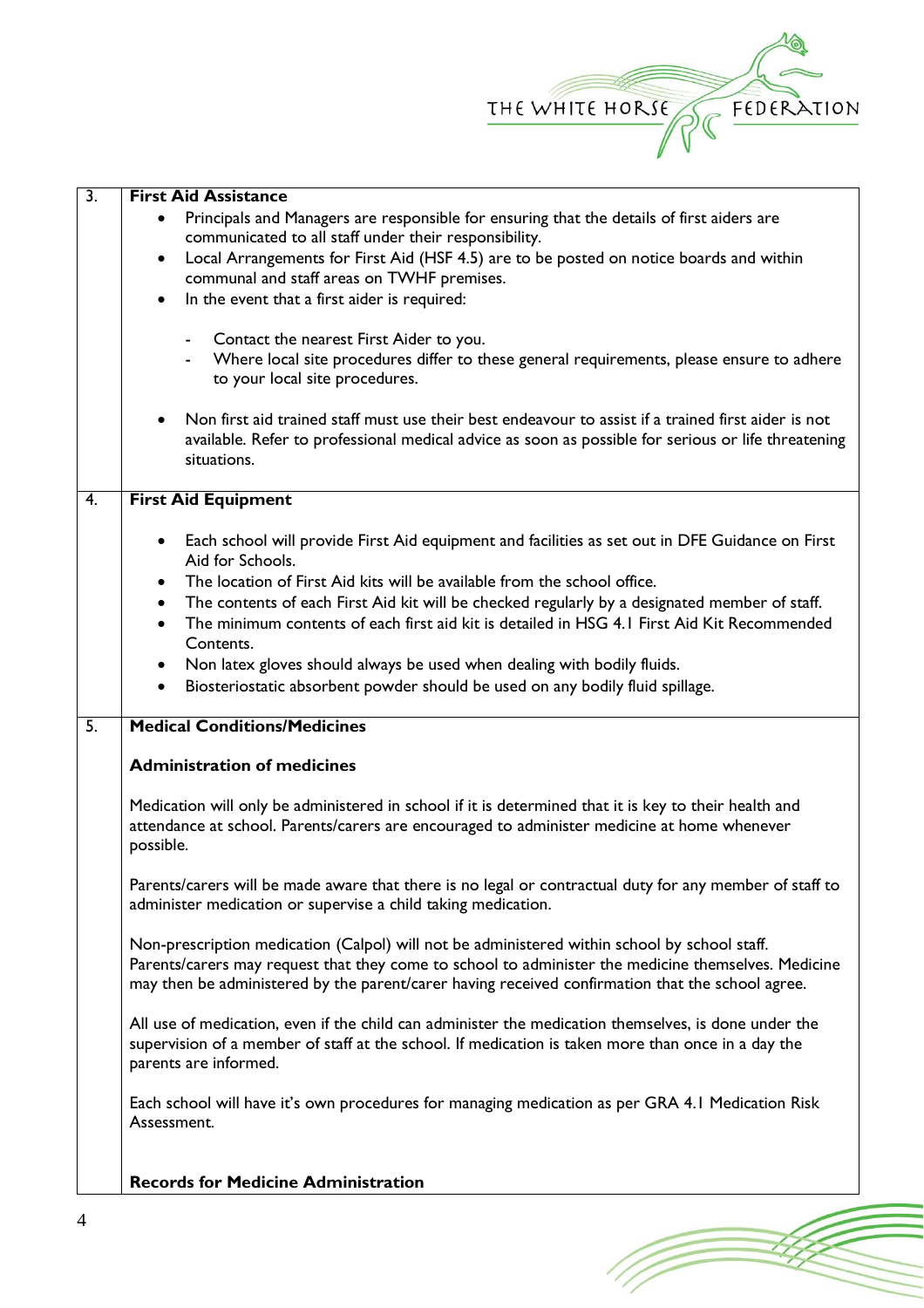

Medicine will only be administered in school if the pupil either:

- An Individual Healthcare Plan (IHP HSF 4.4a) for long term medication
- Short term medication parent Authorisation Form (HSF 4.4b)
- All controlled medication administration must be countersigned by another staff member.
- Records of all medication administered will be recorded (ICP administration HSF 4.4c or prescribed short term medication 4.4d)

Parents are responsible for giving the school information on medication administration and any changes in the dose and administration method.

### **Training**

Training is given to all staff members who agree to administer medication to children, where specific training is needed. Training records to be kept on HSF 4.4e

School staff should be aware of anything that may trigger severe medical events, based on information provided by parents or carers.

All school staff have been informed through training that they are required under common law duty of care, to act like any reasonable prudent parent in an emergency situation. This may include taking action such as administering prescribed medication.

#### **Emergency Medication**

- All children at school with medical conditions have easy access to their emergency medication.
- Where appropriate all children are encouraged to administer their own emergency medication (I.E Inhalers), when their parents/carers and health specialist determine they are able to start taking responsibility for their condition.
- Children know where their medication is stored and how to access it.
- Children understand the arrangements for a member of staff (and the reserve member of staff) to assist in helping them take their medication safely.
- Asthma inhalers may be kept by the teacher (Nursery and KS1), or by the child (KS2 and above).
- A generic asthma inhaler (Salbutamol) may be held on site in a secure location to cover for lost or forgotten personal inhalers. This should only be used in emergencies if the prescribed personal inhaler cannot be obtained and if written consent has been given by the parent or guardian. Use must be recorded and parents informed. A register of children who have been prescribed with an inhaler and who have permission granted to use the schools inhaler in an emergency must be maintained and held with the schools inhaler.
- If a child suffers a severe medical event, a first aider should be utilised and ambulance called if required. Parents and the Principal (or other nominated person) should be informed ASAP.
- The use of Epi pens shall be risk assessed on a case by case basis considering activities such as PE, Trips etc. and taking in to account the students individual capacity to look after the pen

# **Educational Visits**

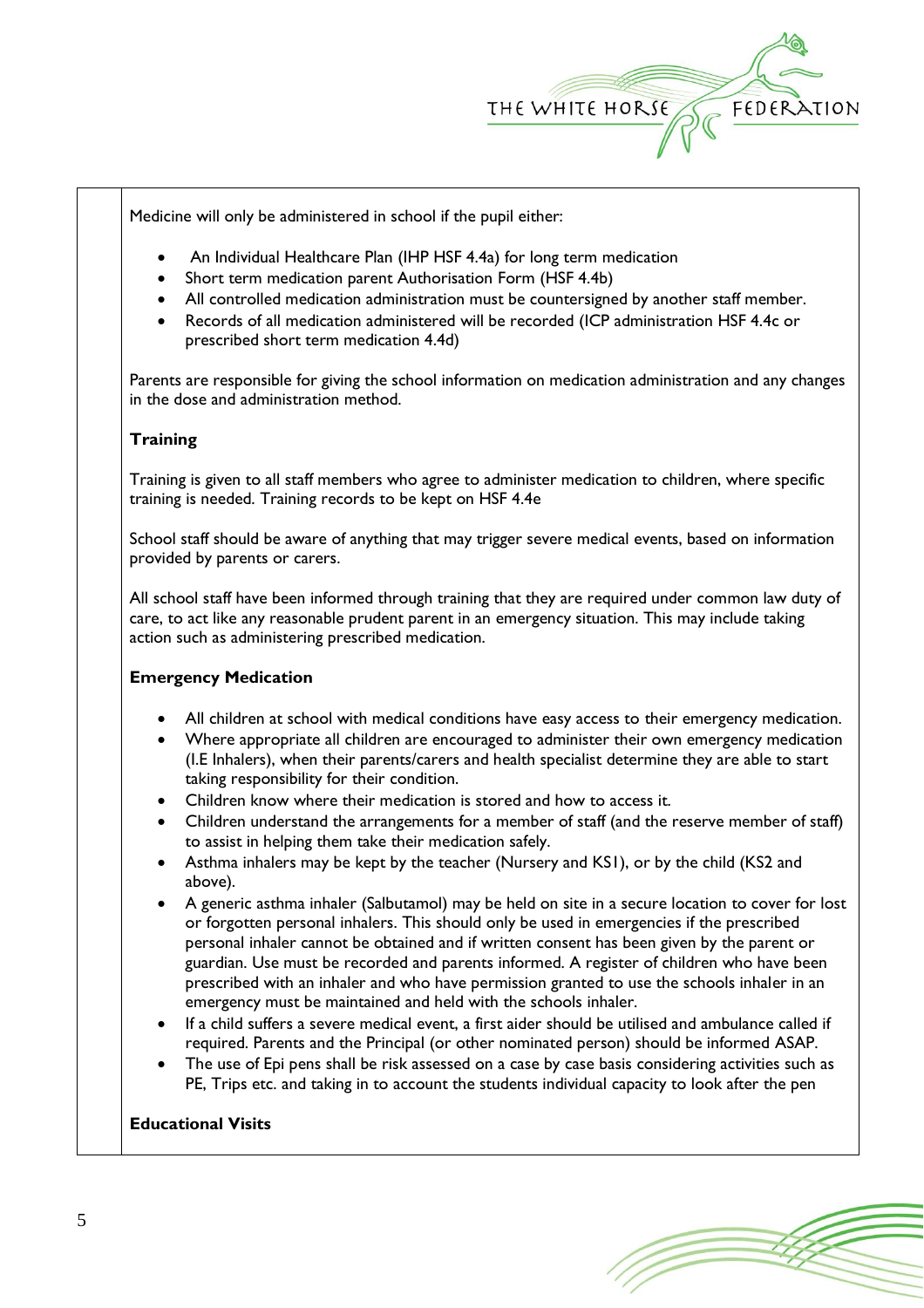

All staff attending off site visits are aware of any pupil with medical conditions on a visit. They receive information about the type of condition, what to do in an emergency and any other additional support necessary, including any additional medication or equipment needed

If a trained member of staff, who is usually responsible for administering medication is not available alternative arrangements to provide the service. This is always addressed in the risk assessment for offsite activities.

All medicines must be taken on any out of school trip.

## **Medication storage**

Emergency medication is readily available to children who require it at all times during the school day or at off-site activities. If the emergency medication is a controlled drug (such as medicine for epilepsy) and needs to be locked up, the keys are readily available and not held personally by members of staff.

The Pupils know exactly where to access their emergency medication.

All non-emergency medication is kept in a secure place. Pupils with medical conditions know where their medication is stored and how to access it. Staff ensure that medication is only accessible to those for whom it is prescribed

Expiry dates for all medication stored at school is checked at the end of each term

A member of staff, along with the parent/carer of pupils with medical conditions, ensure that all emergency and non-emergency medication is brought in to school is clearly labelled with the pupils name, the name and dose of the medication and the frequency of dose.

Medication may need to be refrigerated. All refrigerated medication is stored in an airtight container and is clearly labelled. Schools will identify where pupil refrigerated medicine will be stored. This may be in a specific fridge located in the office or first aid room.

All medication is sent home with pupils at the end of. each school term

It is the parent/carers responsibility to ensure new and in date medication comes into school on the first day of the new academic term.

## **Safe Disposal**

- Parents/carers are asked to collect out of date medication.
- If parents do not pick up out of date medication, or at the end of the school year, medication is taken to a local pharmacy for safe disposal.
- Staff are responsible for checking the dates of medication stored in their classroom and arranging for the disposal of any that have expired. This check should be done at the end of each term.
- Sharp boxes are used for the disposal of needles when needed. Parents/carers obtain sharps boxes from the pupils GP or paediatrician or precision. All sharps boxes in school are stored in a locked cupboard
- If a sharps box is needed off site or on a residential visit, a named member of staff is responsible for its safe storage and return to a local pharmacy or to school or to the parents/careers.
- Collection and disposal of shapes boxes is arranged with a licenced disposal company.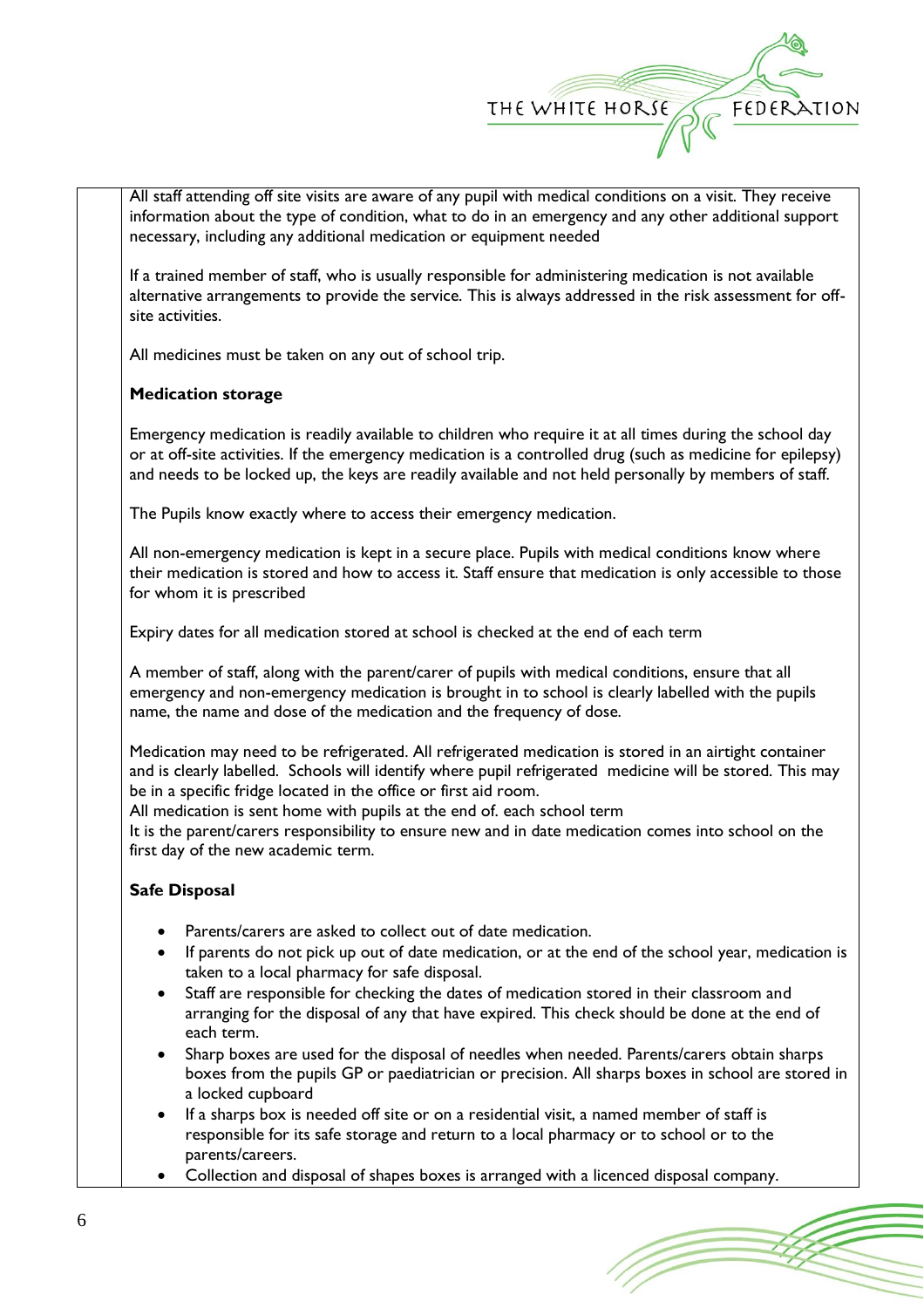

(Topon

| 6.               | <b>Contacting Emergency Services</b>                                                                                                                                                                                                                                                                                                                                                                                                                                                                                                                                                                                                                                                                                 |
|------------------|----------------------------------------------------------------------------------------------------------------------------------------------------------------------------------------------------------------------------------------------------------------------------------------------------------------------------------------------------------------------------------------------------------------------------------------------------------------------------------------------------------------------------------------------------------------------------------------------------------------------------------------------------------------------------------------------------------------------|
|                  | In the event that emergency services are required, contact the emergency services in the usual<br>$\bullet$<br>way by dialling 999 from any TWHF telephone extension or mobile phone. (See HSF 4.4f)<br>A member of the School office, Principal (or nominated person) must be informed whenever<br>contacting the emergency services.<br>Ensure this is recorded on the accident/incident form.                                                                                                                                                                                                                                                                                                                     |
|                  | Parents or carers must be informed if an ambulance is required.<br>$\bullet$                                                                                                                                                                                                                                                                                                                                                                                                                                                                                                                                                                                                                                         |
|                  |                                                                                                                                                                                                                                                                                                                                                                                                                                                                                                                                                                                                                                                                                                                      |
| $\overline{7}$ . | <b>Transporting Casualty to Hospital</b>                                                                                                                                                                                                                                                                                                                                                                                                                                                                                                                                                                                                                                                                             |
|                  | In the event of an emergency, an ambulance should be called in the usual way (by dialling 999).<br>$\bullet$<br>In the event that the casualty does not wish to go to hospital, this should be noted on the<br>$\bullet$<br>accident form by the First Aider, who should also obtain the signature of the casualty, if<br>possible.<br>If the casualty has an Individual Healthcare Plan this must be transported with them.<br>$\bullet$<br>Parents must be contacted immediately if any child needs to go direct to hospital or if hospital<br>$\bullet$                                                                                                                                                           |
|                  | treatment is recommended.<br>After an accident, if the casualty is transported directly to hospital for treatment this is<br>$\bullet$<br>RIDDOR reportable. See HSP 5 Accident and Incident Reporting for further details.                                                                                                                                                                                                                                                                                                                                                                                                                                                                                          |
| $\overline{8}$   | <b>Non-Emergency Situations</b>                                                                                                                                                                                                                                                                                                                                                                                                                                                                                                                                                                                                                                                                                      |
|                  | Any significant injury or head injury to a child must be reported to the parent/guardian as soon<br>as possible. Head injury advice sheet should given for ALL head injuries. See HSF 4.1.<br>If the casualty requires medical attention, which is not considered to be an emergency they<br>$\bullet$<br>should be referred to a drop-in medical Centre, NHS Treatment Centre, General Practitioner<br>or local Pharmacist.<br>If the patient/casualty requires transport, a TWHF vehicle may be used if available, or a<br>privately owned vehicle may be used if it is covered by commercial use insurance and the driver<br>is on the authorised drivers list. See HSP 11 Vehicle and Driver Policy for details. |
| 9.               | <b>Needle Stick Injuries</b>                                                                                                                                                                                                                                                                                                                                                                                                                                                                                                                                                                                                                                                                                         |
|                  | For needle stick injuries or sharps injuries which have been contaminated with human body<br>fluids or material that is believed to be infected, follow HSG 4.3 guidance for initial first aid<br>The injured person should immediately be referred to the nearest Accident and Emergency<br>Unit. This should be within the first hour following exposure.<br>The Principal (or other nominated person) should also be informed following initial treatment<br>$\bullet$<br>and immediately in the event of any accident where exposure to a pathogen or infectious<br>material may have occurred.<br>A full accident record should be prepared and as soon as possible.                                            |
| 10.              | Head Injury's                                                                                                                                                                                                                                                                                                                                                                                                                                                                                                                                                                                                                                                                                                        |
|                  | The majority of head injuries are mild and do not lead to complications or require hospital admission.<br>However, a small number of pupils can suffer from a severe injury to the brain. Complications such as<br>swelling, bruising or bleeding can happen inside the skull or inside the brain.                                                                                                                                                                                                                                                                                                                                                                                                                   |